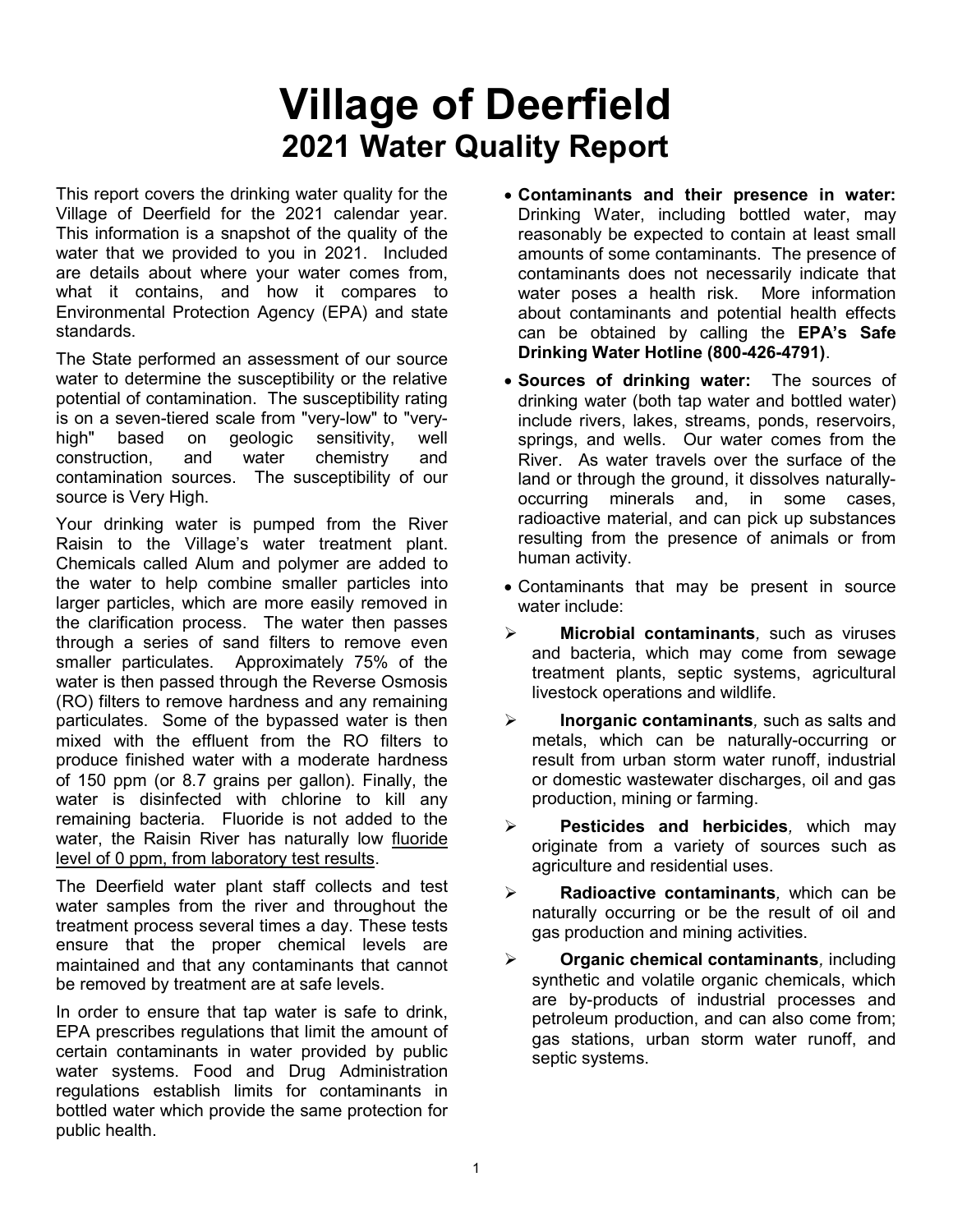# 2021 Water Quality Data

The table below lists all the drinking water contaminants that we detected during the 2020 calendar year. The presence of these contaminants in the water does not necessarily indicate that the water poses a health risk. Unless otherwise noted, the data presented in this table is from testing done January 1 – December 31, 2021. The State allows us to monitor for certain contaminants less than once per year because the concentrations of these contaminants are not expected to vary significantly from year to year. All of the data is representative of the water quality, but some are more than one year old.

#### Terms and abbreviations used below:

- Maximum Contaminant Level (MCL): The highest level of a contaminant that is allowed in drinking water. MCLs are set as close to the MCLGs as feasible using the best available treatment technology.
- Maximum Contaminant Level Goal (MCLG): The level of a contaminant in drinking water below which there is no known or expected risk to health. MCLGs allow for a margin of safety.
- Maximum Residual Disinfectant Level (MRDL): means the highest level of a disinfectant allowed in drinking water. There is convincing evidence that addition of a disinfectant is necessary for control of microbial contaminants.
- Maximum Residual Disinfectant Level Goal (MRDLG): means the level of a drinking water disinfectant below which there is no known or expected risk to health. MRDLGs do not reflect the benefits of the use of disinfectants to control microbial contaminants.
- NTU: Nephelometric Turbidity Units, a visual measurement of the cloudiness of water.
- N/A: Not applicable;
- **ppb:** parts per billion (ppb) or micrograms per liter  $(ug/L)$ ; **ppm:** parts per million (ppm) or milligrams per liter (mg/L);
- Action Level (AL): The concentration of a contaminant which, if exceeded, triggers treatment or other requirements that a water system must follow; pCi/L: picocuries per liter (a measure of radioactivity).

| <b>Regulated</b><br>Contaminant                                   | <b>MCL</b>             | <b>MCLG</b>    | Level<br><b>Detected</b>                       | Range                                           | <b>Sampled</b>           | <b>Violation</b><br>Yes / No                  | <b>Typical Source of Contaminant</b>                                                           |  |
|-------------------------------------------------------------------|------------------------|----------------|------------------------------------------------|-------------------------------------------------|--------------------------|-----------------------------------------------|------------------------------------------------------------------------------------------------|--|
| Nitrate (ppm)                                                     | 10                     | 10             | 1.96                                           | 0.70-5.60                                       | 2021<br>No               |                                               | Runoff From fertilizer use; leaching of septic<br>tanks, sewage; erosion of natural deposits   |  |
| Fluoride (ppm)                                                    | 2                      | $\overline{2}$ | 0.086                                          | N/A                                             | 2021<br>No               |                                               | Erosion of natural deposits; discharge from<br>fertilizer and aluminum factories               |  |
| Dalapon (ppb)                                                     | 200                    | 200            | 1.0                                            | $0 - 1.0$                                       | No<br>Quarterly          |                                               | Runoff from herbicides used on rights of<br>way                                                |  |
| *Turbidity (NTU)                                                  | TT                     | N/A            | $Higher =$<br>0.107                            | 100%                                            | Every two<br>No<br>hours |                                               | Erosion of natural deposits. Discharge from<br>fertilizer and aluminum factories.              |  |
| <b>Total Organic Carbon</b><br>(TOC)                              | TT                     | <b>NA</b>      | 45%<br>removal<br>(26% is<br>required)         | 21%-71%                                         | Monthly                  | No                                            | Naturally present in the environment                                                           |  |
| <b>TTHMs</b> = Total<br>Trihalomethanes<br>(ppb)                  | 80                     | N/A            | 52                                             | $32 - 75$                                       | No<br>Quarterly          |                                               | Byproduct of drinking water disinfection                                                       |  |
| HAA5s = Total<br><b>Haloacetic Acids</b><br>(ppb)                 | 60                     | N/A            | 34.25                                          | 15-44                                           | Quarterly                | No                                            | Byproduct of drinking water disinfection                                                       |  |
| Chlorine<br>(ppm)                                                 | <b>MRDL</b>            | <b>MRDLG</b>   | 0.7                                            | $0.3 - 1.3$                                     | 4 per month              | No                                            | Water additive used to control microbes                                                        |  |
|                                                                   | 4                      | 4              |                                                |                                                 |                          |                                               |                                                                                                |  |
| <b>Contaminant Subject to</b><br><b>AL</b>                        | <b>Action</b><br>Level | <b>MCLG</b>    | 90 <sup>th</sup><br><b>Percentile</b><br>Value | Range of<br><b>Individual</b><br><b>Results</b> | Year<br>Sampled          | # of<br><b>Samples</b><br>>AL                 | <b>Typical Source of Contaminant</b>                                                           |  |
| Lead (ppb)                                                        | 15                     | 0              | $\overline{c}$                                 | $0 - 6$                                         | Jan-Jun<br>2021          | $\mathbf 0$                                   | Lead Service Lines: Corrosion of household<br>plumbing systems; Erosion of natural<br>deposits |  |
| Copper (ppm)                                                      | 1.3                    | 1300           | 0.1                                            | $0 - 0.5$                                       | Jan-Jun<br>2021          | 0                                             | Corrosion of household plumbing systems;<br>Erosion of natural deposits                        |  |
| Lead (ppb)                                                        | 15                     | 0              | 3                                              | $0 - 7$                                         | <b>Jul-Dec 2021</b>      | 0                                             | Lead Service Lines: Corrosion of household<br>plumbing systems; Erosion of natural<br>deposits |  |
| Copper (ppm)                                                      | 1.3                    | 1300           | 0.2                                            | $0 - 0.4$                                       | <b>Jul-Dec 2021</b>      | $\Omega$                                      | Corrosion of household plumbing systems;<br>Erosion of natural deposits                        |  |
| <b>Special Monitoring and</b><br><b>Unregulated Contaminant**</b> |                        |                | Level<br><b>Detected</b>                       | Range                                           | Year<br>Sampled          | <b>Comments</b>                               |                                                                                                |  |
| Sodium (ppm)                                                      |                        |                | 17                                             | N/A                                             | 2021                     | Typical source is erosion of natural deposits |                                                                                                |  |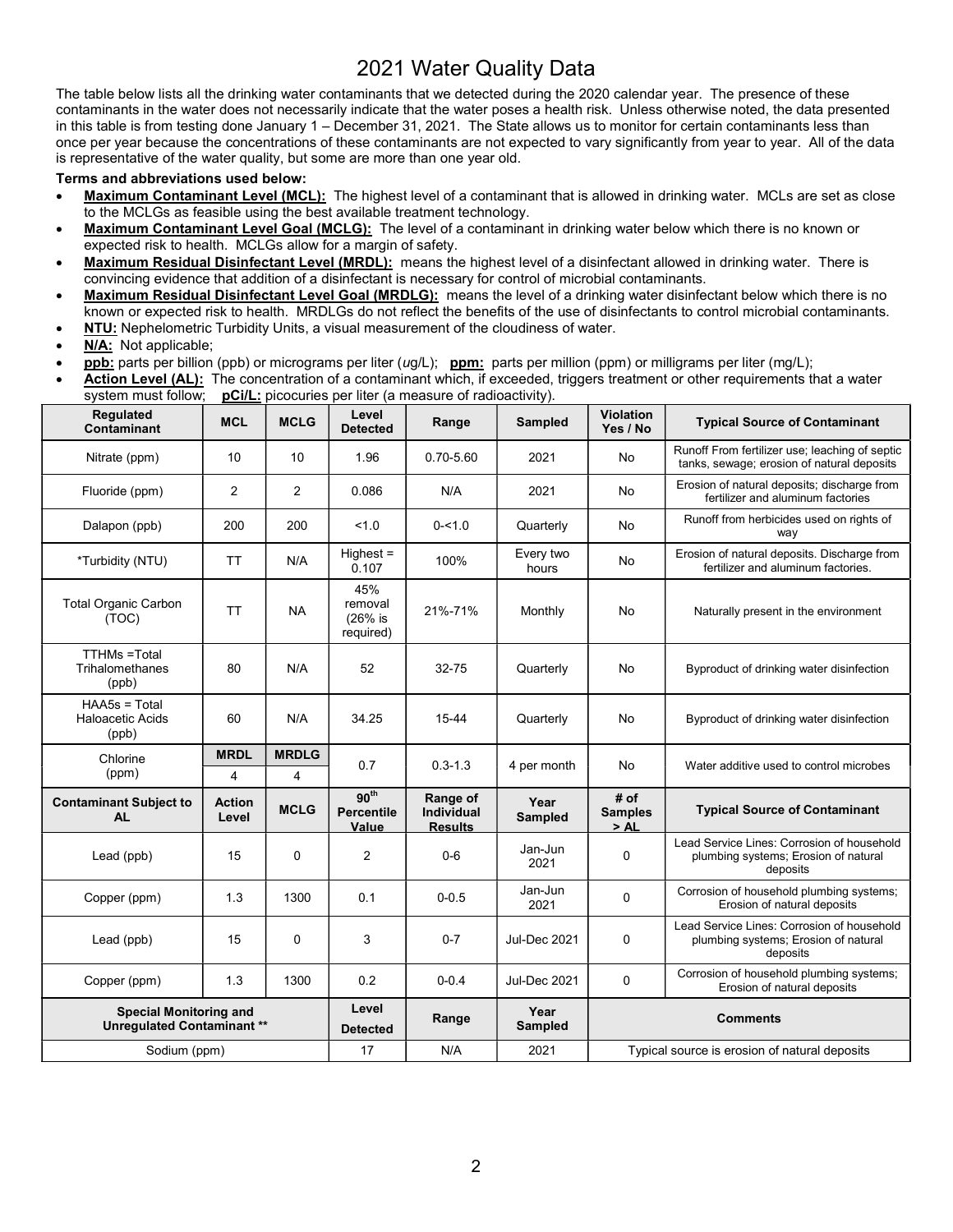| Per- and polyfluoroalky substances(PFAS)               |                     |                                |                          |       |                 |                            |                                                                                                                   |  |  |  |  |
|--------------------------------------------------------|---------------------|--------------------------------|--------------------------|-------|-----------------|----------------------------|-------------------------------------------------------------------------------------------------------------------|--|--|--|--|
| <b>Regulated Contaminant</b>                           | MCL, TT,<br>or MRDL | <b>MCLG or</b><br><b>MRDLG</b> | Level<br><b>Detected</b> | Range | Year<br>Sampled | <b>Violation</b><br>Yes/No | <b>Typical Source of Contaminant</b>                                                                              |  |  |  |  |
| Hexafluoropropylene oxide<br>dimer acid (HFPO-DA)(ppt) | 370                 | N/A                            | 2.0                      | N/A   | 2021            | No                         | Discharge and waste from industrial facilities<br>utilizing the Gen X chemical Process                            |  |  |  |  |
| Perfluorobutane sulfonic<br>acid (PFBS)(ppt)           | 420                 | N/A                            | 2.0                      | N/A   | 2021            | No                         | Discharge and waste from industrial facilities;<br>Stain-resistant treatments                                     |  |  |  |  |
| Perfluorohexane sulfonic<br>acid (PFHxS)(ppt)          | 51                  | N/A                            | < 2.0                    | N/A   | 2021            | No                         | Firefighting foam; Discharge and waste from<br>industrial facilities                                              |  |  |  |  |
| Perfluorohexanoic acid<br>(PFHxA)(ppt)                 | 400,000             | N/A                            | 2.0                      | N/A   | 2021            | <b>No</b>                  | Firefighting foam; Discharge and waste from<br>industrial facilities                                              |  |  |  |  |
| Perfluorononanoic acid<br>(PFNA)(ppt)                  | 6                   | N/A                            | 2.0                      | N/A   | 2021            | <b>No</b>                  | Discharge and waste from industrial facilities;<br>Breakdown of precursor compounds                               |  |  |  |  |
| Perfluorooctane sulfonic<br>acid (PFOS)(ppt)           | 16                  | N/A                            | 2.0                      | N/A   | 2021            | No                         | Firefighting foam; Discharge from electroplating<br>facilities; Discharge and waste from industrial<br>facilities |  |  |  |  |
| PErfluorooctanoic acid<br>(PFOA)(ppt)                  | 8                   | N/A                            | 2.0                      | N/A   | 2021            | No                         | Discharge and waste from industrial facilities;<br>Stain-resistant treatments                                     |  |  |  |  |

Turbidity reported are the highest single measurement and the lowest monthly percentage of samples meeting the turbidity limits for the filtration technology being used. 95% of samples in any given month must be lower than 0.300 NTU.

Unregulated contaminants are those for which EPA has not established drinking water standards. Monitoring helps EPA to determine where certain contaminants occur and whether it needs to regulate those contaminants.

#### Information about lead:

If present, elevated levels of lead can cause serious health problems, especially for pregnant women and young children. Lead in drinking water is primarily from materials and components associated with service lines and home plumbing. The Village of Deerfield is responsible for providing high quality drinking water, but cannot control the variety of materials used in plumbing components. When your water has been sitting for several hours, you can minimize the potential for lead exposure by flushing your tap for 30 seconds to 2 minutes before using water for drinking or cooking. If you are concerned about lead in your water, you may wish to have your water tested. Information on lead in drinking water, testing methods, and steps you can take to minimize exposure is available from the Safe Drinking Water Hotline at 1-800-426-4791 or at http://www.epa.gov/safewater/lead.

The Village of Deerfield has 409 total water service connections, of those connections there are 0 known lead service lines. There have only been 45 service lines that have been verified and 364 yet to be identified and considered unknown.

## Vulnerability of sub-populations:

Some people may be more vulnerable to contaminants in drinking water than the general population. Immunocompromised persons such as persons with cancer undergoing chemotherapy, persons who have undergone organ transplants, people with HIV/AIDS or other immune systems disorders, some elderly, and infants can be particularly at risk from infections. These people should seek advice about drinking water from their health care providers. EPA/CDC guidelines on appropriate means to lessen the risk of infection by Cryptosporidium and other microbial contaminants are available from the Safe Drinking Water Hotline (800-426-4791).

## Informational statements about the chemicals detected in your water:

About Our Turbidity: Turbidity is a measure of the cloudiness of the water. We monitor it because it is a good indicator of the effectiveness of our filtration system.

The River Raisin has historically experienced very high turbidity resulting from soil runoff from agricultural practices. The water plant is able to remove these particles to a level below the allowable limit of 0.3 NTU. Turbidity has no health effects. However, turbidity can interfere with disinfection and provide a medium for microbial growth. Turbidity may indicate the presence of disease-causing organisms. These organisms include; bacteria, viruses, and parasites that can cause symptoms such as nausea, cramps, diarrhea, and associated headaches.

About our Nitrate Results: Nitrate in drinking water at levels above 10 ppm is a health risk. Infants below the age of six months who drink water containing nitrate in excess of the MCL could become seriously ill and, if untreated, may die. Symptoms include shortness of breath and blue baby syndrome. Nitrate levels may rise quickly for short periods of time because of rainfall or agricultural activity. If you are caring for an infant you should ask advice from your health care provider. Pregnant women and infants less than 6 months old will be advised to seek an alternative source of drinking